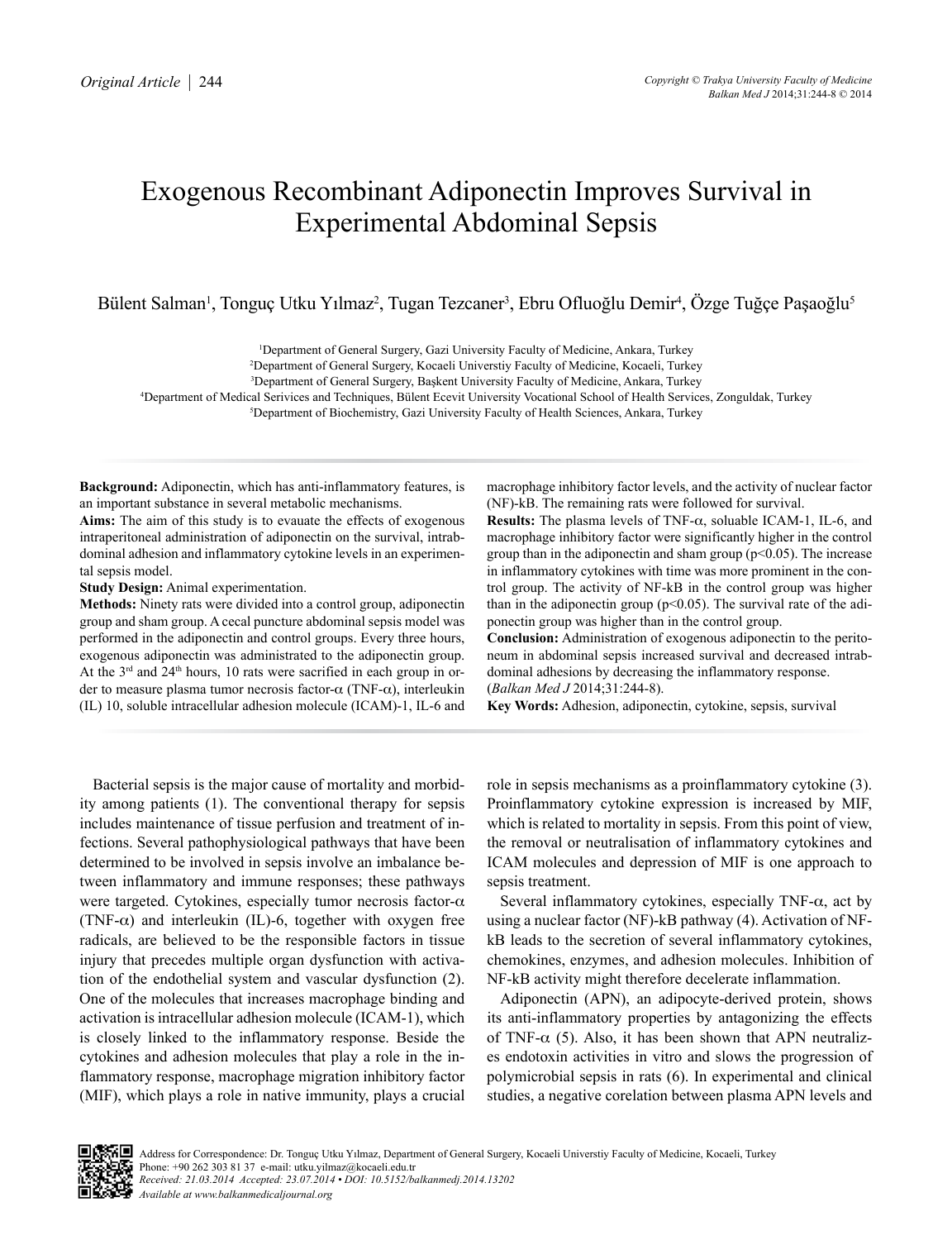**TABLE 1.** The mean levels of TNF-α, IL-6, IL-10, ICAM-1 and MIF and the activity of NF-kB and overall means are given at the 3<sup>rd</sup> and 24<sup>th</sup> hours

|                              | TNF- $\alpha$ (pg/mL) | IL-6 $(pg/mL)$  | IL-10 $(pg/mL)$ | $ICAM-1$ (ng/mL) | $MIF$ (pg/mL)    | $NF-kB$ $(\% )$ |
|------------------------------|-----------------------|-----------------|-----------------|------------------|------------------|-----------------|
| Sham $(n=30)$                | $4.5 \pm 1.2$         | $92 \pm 11$     | $174 \pm 8.4$   | $137.2 \pm 6.3$  | $156.5 \pm 34.2$ | 4               |
| Control $(n=30)$             |                       |                 |                 |                  |                  |                 |
| $3rd$ hour (n=10)            | $26.4\pm4.5$          | $254\pm9$       | $94.8 \pm 9$    | $245.5 \pm 7.4$  | $941.6 \pm 42.2$ | 43              |
| $24th$ hour (n=10)           | $37.5\pm 6.5$         | $323.5 \pm 15$  | $59.5 \pm 8.1$  | $313.4 \pm 5.4$  | $837.2 \pm 32.2$ | 35              |
| Overall $(n=20)$             | $31.5\pm 6.1$         | $298 \pm 24$    | $89.2 \pm 9.8$  | $279.4\pm 6.1$   | $889.4 \pm 36.4$ | 40              |
| $APN(n=30)$                  |                       |                 |                 |                  |                  |                 |
| $3rd$ hour (n=10)            | $12.3 \pm 3.5$        | $112.4 \pm 5.5$ | $165.4\pm4.5$   | $163.4 \pm 3.2$  | $803.7 \pm 25.2$ | 12              |
| $24^{\text{th}}$ hour (n=10) | $18.5 \pm 4.2$        | $174.5 \pm 6.2$ | $133.5\pm4.1$   | $202.4\pm4.3$    | $682.1 \pm 32.1$ | 8               |
| Overall $(n=20)$             | $15.5 \pm 3.2$        | $154.2 \pm 18$  | $158 \pm 24.4$  | $182.9 \pm 3.6$  | $742.9 \pm 28.1$ | 10              |

TNF-α: Tumor necrosis factor- α; IL: interleukin; ICAM: Intracellular adhesion molecule; MIF: macrophage migration inhibitory factor; NF-kB: nuclear factor kappa B; pg: picogram; ng: nanogram; mL: mililitre

plasma TNF- $\alpha$  levels in sepsis has been shown (7, 8). However, details of the effects and intracellular mechanisms of action of APN remain obscure. For this reason, we hypothesize that administration of APN in experimental intrabdominal sepsis could influence the anti-inflammatory effect. The aim of this study was to evaluate the effects of APN on inflammatory cytokines, ICAM-1, MIF, and NF-kB and survival in a cecal ligation and puncture model.

### **MATERIAL AND METHODS**

#### **Animals**

All procedures were performed according to the guidelines of the Care and Use of Experimental Animals and were approved by the Local Ethics Commitee. A total of 90 rats were kept at 21ºC with a 12-h light and dark cycle for 1 week before the experiment. All rats were fasted overnight for 12 hours with access to water ad libitum prior to the induction of sepsis.

#### **Experimental protocol**

The rats were randomly divided into 3 groups: Sham group  $(n=30)$ , Control group  $(n=30)$ , and APN group  $(n=30)$ . Anaesthetized (50 mg/kg ketamine i.m; ketalar (10% Ketamidor, Richter Pharma Co KG, Wels, Austria) rats underwent midline laparotomy. We isolated the cecum and than ligated 1cm below the ileocecal valve using 3/0 silk suture. The cecum was punctured two times with a 22-gauge needle. Intraperitoneal recombinant adiponectin (2 µg/kg) (Biovision, CA, USA) was given to the rats in the APN group. The rats in the sham group underwent laparotomy only. Before closure of the abdomen, 3 mL/100 g of saline was injected into the intraperitoneum. Every 3 hours, rats in the control group received 1 mL of intraperitoneal saline, while rats in the APN group received intraperitoneal APN (2  $\mu$ g/kg). On the 6<sup>th</sup> hour after the cecum ligation and puncture (CLP), 10 rats in the control group and 10 rats in the APN group were sacrified under ketamine anaesthe-

sia. Ten rats in sham group were sacrified at the  $3<sup>rd</sup>$  hour after the laparotomy. Ten more rats in the control and APN groups were sacrified at the 24<sup>th</sup> hour after CLP. Cecum necrosis was seen in all rats in the laparotomy group at the  $3<sup>rd</sup>$  and  $24<sup>th</sup>$ hours. The degree of intraperitoneal adhesion was classified as either: 0: no adhesion, 1: adhesion in the lower abdomen, 2: adhesion in the upper abdomen. The adhesions were evaluated during the laparotomy at the  $24<sup>th</sup>$  hour. Blood samples were taken from all rats through the inferior vena cava. Centrifugation at 3000 rpm for 10 minutes at 4ºC was performed in order to seperate the plasma. The plasma was stored at -80ºC. We measured plasma IL-6, TNF- $\alpha$ , IL-10, soluble ICAM-1, and macrophage inhibitory factor using a specific enzyme-linked immunosorbent assay (ELISA) kit (Biosource International, Camarillo, CA, USA). The NF-κB activity was measured using the method described by Arnalich F et al. (9).

The remaining 30 rat were kept under standard conditions, allowed free access to food and water ad libitum and followed until death or for a period of 6 days. The time from the end of CLP to death was accepted as the survival time of the rats.

## **Data analysis**

Data from the study are presented as mean±SD and were analysed by Statistical Package for the Social Sciences (SPSS) version 14.00 (SPSS, Chicago, IL, USA). A one-way analysis of variance (ANOVA) with postHoc Scheffy was used for group comparisons. A bivariant Pearson correlation test was used for group correlations. The level of statistical significance was set at p<0.05. The survival rate was measured by the Kaplan-Meier method and compared using the log rank test.

# **RESULTS**

The mean levels of data at the  $3<sup>rd</sup>$  and  $24<sup>th</sup>$  hours for each group and the means of all data in the groups were evaluated. The levels are given in Table 1.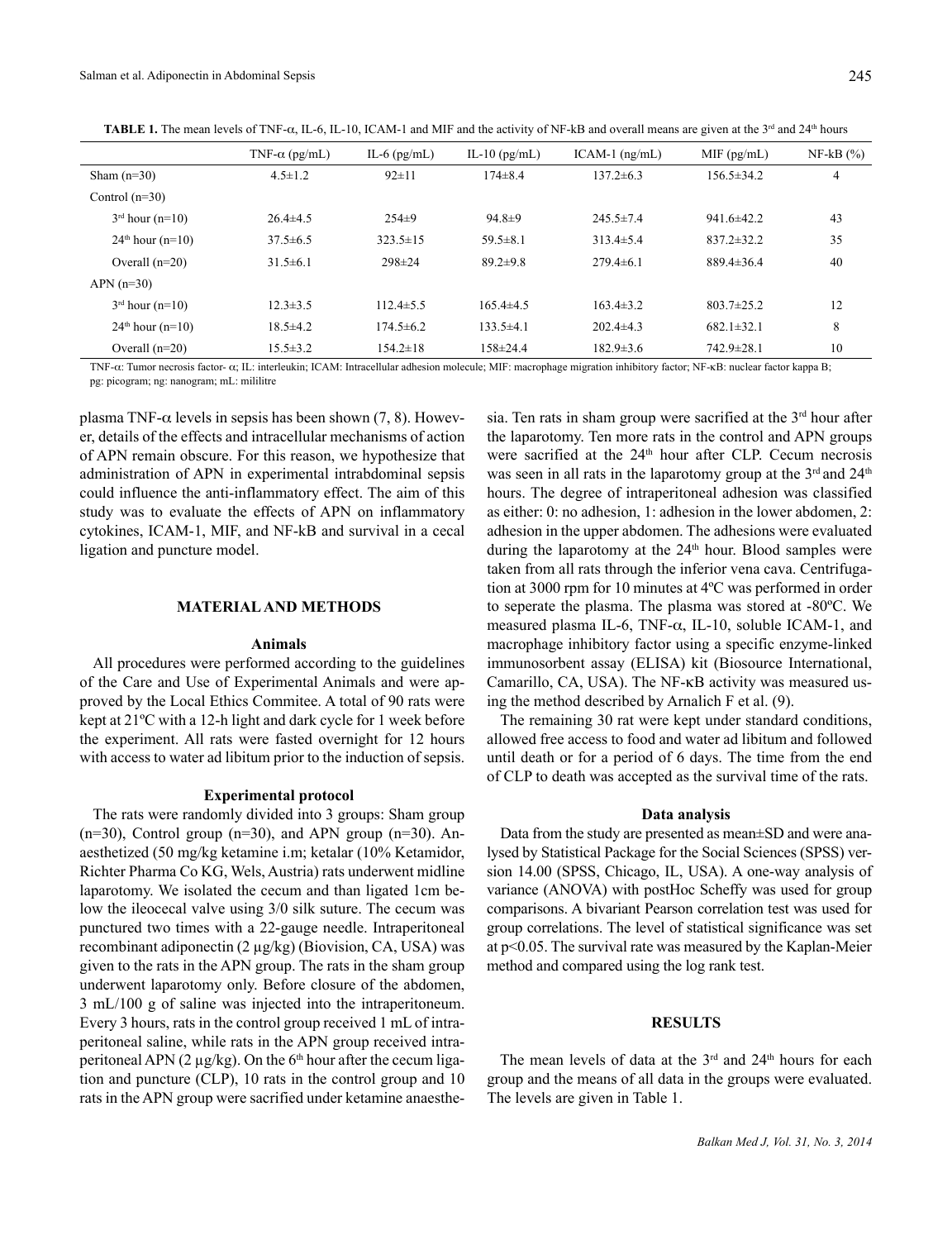

**FIG. 1. a-f.** The levels of TNF-α, IL-6, IL-10, ICAM-1 and MIF at the 3rd and 24th hours. The overall means are also given. P values of the comparisons were pointed by the  $α$ , b, and  $μ$ . NF- $κ$ B activity in the different groups, given as percentages. TNF- $α$  levels in the groups at the 3<sup>rd</sup> and 24<sup>th</sup> hours. β: p=0.01, α: p=0.001, μ: p=0.03 **(a).** IL-6 levels in the groups at the 3<sup>rd</sup> and 24<sup>th</sup> hours. β: p=0.01, α: p=0.001, μ: p=0.03 **(b).** ICAM-1 levels in the groups at the 3<sup>rd</sup> and 24<sup>th</sup> hours. β: p=0.02, α: p=0.001, μ: p=0.04 (c). NF-kB activity in the groups at the 3<sup>rd</sup> and 24<sup>th</sup> hours. β: p=0.67, α: p=0.001, µ: p=0.56 **(d).** MIF levels in the groups at the 3rd and 24th hours. β: p=0.122, α: p=0.01, µ: p=0.09 **(e).** IL-10 levels in the groups at the 3<sup>rd</sup> and 24<sup>th</sup> hours. β: p=0.01,  $\alpha$ : p=0.005, μ: p=0.03, #: p=0.001 (f)



**FIG. 2.** Differences in survival curves produced by the administration of APN. The survival rates after CLP in the sham, APN and control groups. Differences between the survival rate s in each group were analyzed by the log-rank test. Administration of APN significantly increased survival time when the APN group was compared with the control group (p<0.001)

There were significant differences between groups regarding the overall mean levels of TNF- $\alpha$ , IL-6, ICAM-1 and MIF ( $p<0.05$ ) (Figure 1). The overall mean levels

were significantly increased in the control group when compared with the APN and the sham group  $(p<0.05)$ . On the other hand, the levels in the APN group were significantly higher than in the sham group but significantly lower than in the control group  $(p<0.05)$ . When the mean levels of TNF- $\alpha$ , IL-6, and ICAM-1 at the 3<sup>rd</sup> and 24<sup>th</sup> hours were compared, the levels significantly increased with time ( $p<0.05$ ). However, the increases in TNF- $\alpha$  $(r=0.022)$ , IL-6  $(r=0.034)$ , and ICAM-1  $(r=0.028)$  levels in the control group were not correlated with those in the APN group. The increases in the APN group were smaller than in the control group.

The levels of IL-10 in the control group were significantly lower than in the sham and APN groups ( $p<0.05$ ). On the other hand, the difference between the level of IL-10 in the APN and control groups was not significant. The levels of IL-10 and MIF decreased at the 24<sup>th</sup> hour. While the difference between the levels at the  $3<sup>rd</sup>$  and  $24<sup>th</sup>$  hours was significant for IL-10, the difference was not significant for MIF. There were also significant differences in the survival rates between groups. In our study, NF-kB activity was significantly increased in the control group compared with the sham group. However, NF-kB activity was decreased in the APN group compared with the control group. On the other hand, NF-kB activities between the  $3<sup>rd</sup>$  and  $24<sup>th</sup>$  hours did not show any significant changes.

The mean intraabdominal adhesion scores of the sham, control and APN groups were  $0.4 \pm 0.6$ ,  $1.7 \pm 0.4$ , and  $1.2 \pm 0.4$ , respectively. The mean adhesion score in the APN group was significantly higher than the mean adhesion score of the con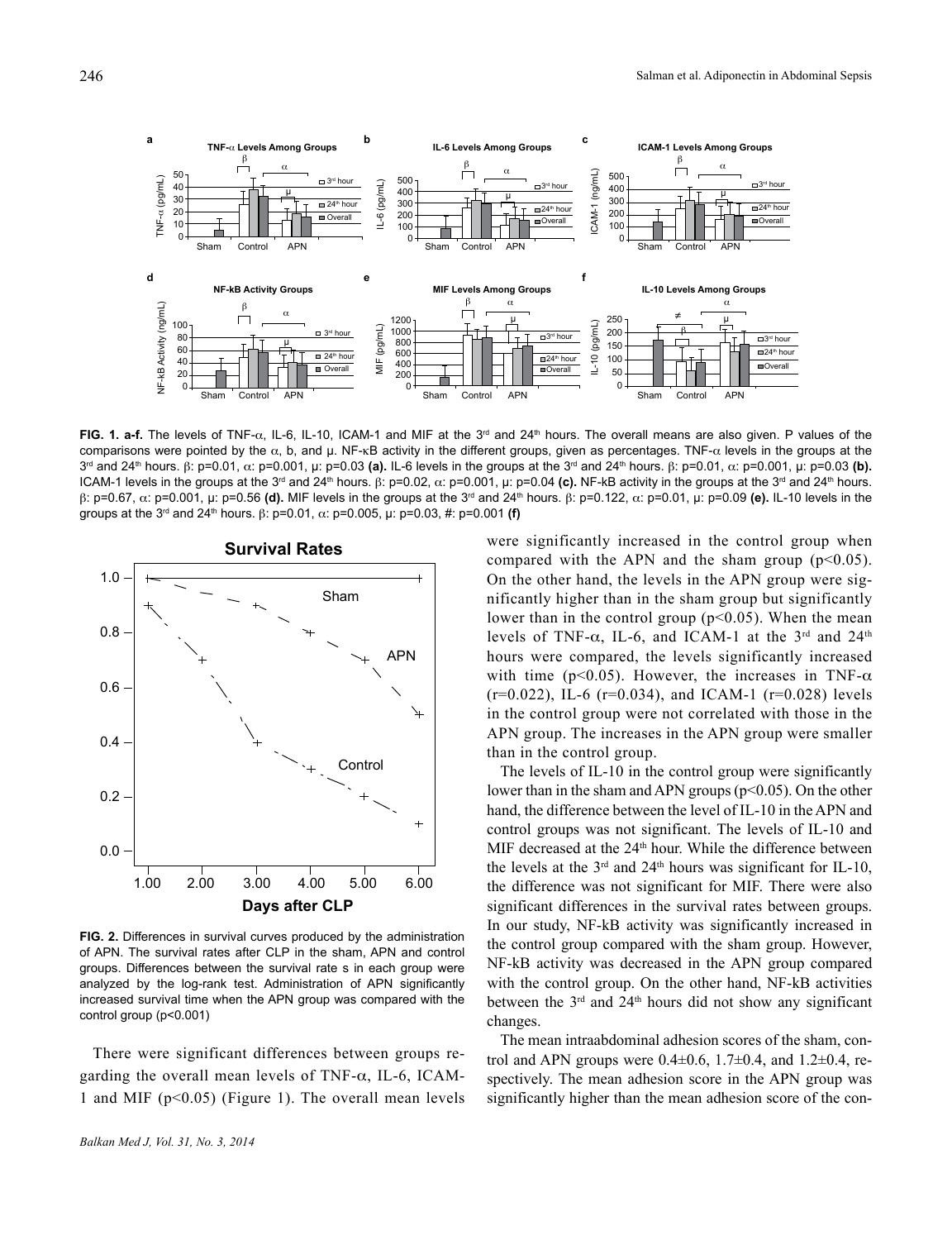trol group. At the end of a six-day follow-up, survival was found to be improved in the APN group compared with the control group (p<0.001; Figure 2).

# **DISCUSSION**

In our study, we found that the administration of intraperitoneal APN decreased inflammatory cytokines, increased an antiinflammatory cytokine, and decreased intrabdominal adhesions in an experimental intrabdominal sepsis model, and we demonstrated that APN supplementation might be a promising therapy for sepsis. As the CLP septic model mimics clinically observed sepsis with the same inflammatory and pathological sequences including Lipopolysaccharide (LPS) mediated reactions, we used the CLP model in order to evaluate the effects of APN.

Adiponectin has been studied for its role in glucose metabolism and it has been noted that APN levels are decreased in obese patients, patients suffering from coronary artery disease, and diabetic patients (10). APN also has important relationships in inflammatory reactions. There have been several studies showing that APN is an anti-inflammatory substance (5, 8). In in vitro studies, it was shown that administration of APN to cultured macrophages supressed the macrophages phagocytosis and LPS-induced TNF- $\alpha$  production. Also, it was demonstrated that the human recombinant APN directly bound LPS and suppressed limulus amoebocyte lysate activity in vitro (6, 11). Similarly, our experimental study showed that the APN treatment decreased TNF- $\alpha$ , IL-6, and MIF levels while APN increased the levels of IL-10.

It was further shown that APN deficiency led to increased levels of plasma TNF- $\alpha$  and IL-6 in an experimental sepsis model obtained by CLP. Decreased APN led to increased susceptibility to polymicrobial sepsis with higher mortality and increased TNF- $\alpha$  and IL-6 levels (8). It was seen that while the levels of APN decreased, the plasma TNF-α levels increased, along with the lessening of sepsis. In our study, as sepsis progressed, TNF- $\alpha$  and IL-6 levels increased in the control group, but the increase was significantly lower and slower in the APN group. These results showed that APN interacts by neutralizing LPS. Our study showed that APN decreased the inflammatory response and also decelerated the progression of sepsis. Low levels of APN seen in sepsis lead to excessive amounts of IL-6 and TNF- $\alpha$ , which suppress APN production in the adipose tissue (12). The endotoxin, which had been released after the onset of intra-abdominal sepsis, was neutralized by several proteins such as albumin and LPS-binding proteins, but the remainder of the proteins activated macrophages and induced inflammatory mediators.Alack ofAPN has also been shown to increase the amount of endotoxin in CLP models (8). Furthermore, a key anti-inflammatory cytokine (IL-10) was decreased in sepsis in our study, but the APN inhibited the decrease in

IL-10. This result further supports the anti-inflammatory effects of APN. The neutralization of free endotoxins by APN might diminish inflammatory cytokine levels, as a deficiency in APN led to an increased inflammatory response and mortality. Local administration of APN in abdominal sepsis produced beneficial effects in our study. However, intravenous administration of APN should be the subject of future studies. Decreased adhesion in APN is a sign of a decreased inflammatory response in the abdomen. This is also another subject for future studies on the local antiinflamatory effects of APN.

In previous studies, several factors were shown to decrease the APN levels in sepsis. Endothelial injury, high levels of catecholamines, glucocorticoids, and IL-6 levels are seen in polymicrobial sepsis and all suppressed production of APN (13). For this reason, it is reasonable to administer APN. It was observed that Rosiglitazone augmented plasma APN levels when administered before the sepsis. In this way, a significantly decreased mortality rate was achieved in an experimental model (14). In our study, administration of APN, which is different from the previous studies, improved survival. Administration of APN, just with the onset of sepsis with repetitive doses during sepsis, resulted in a beneficial effect not only on local adhesions but also on sepsis. This finding shows us that the benefits of APN are not only expressed before the induction of sepsis but also during the progression of sepsis. APN supplementation with repetitive doses might be an encouraging treatment for patients with low levels of APN or for patients who are in the early phases of sepsis.

Besides its effects on LPS, APN affects endothelial function. Impaired endothelial function and leukocyte-endothelial interactions have been demonstrated in APN-deficient mice (15). Furthermore, APN deficiency resulted in increased recruitment of neutophils in the peritoneal cavity and more endothelial cell adhesion molecules (ICMA-1, VCAM-1) and exaggrated cytokine production in a peritonitis model (14). The circulating neutrophils were attached to the endothelial cells and became activated with the help of adhesion molecules, including ICAM-1. Adhesion molecules (ICAM-1, VCAM-1) were found to be increased in sepsis (16). Morphological changes with the activation of inflammatory cells lead to further inflammatory reactions. The effects of APN on monocytes decreased phagocytic activity, decreased adherence, and decreased lipid content. All of these results produced a decreased inflammatory response. By administering APN, we might favor its anti-inflammatory effects on monocytes as well. In our study, ICAM-1 levels increased significantly with sepsis progression and APN decelerated the increase. Our results support the beneficial effects of APN over endothelial function in sepsis. The result of the influence of APN on endothelium in our study was decreased adhesion. This shows us that APN also has a local antiinflammatory effect on endothelium.